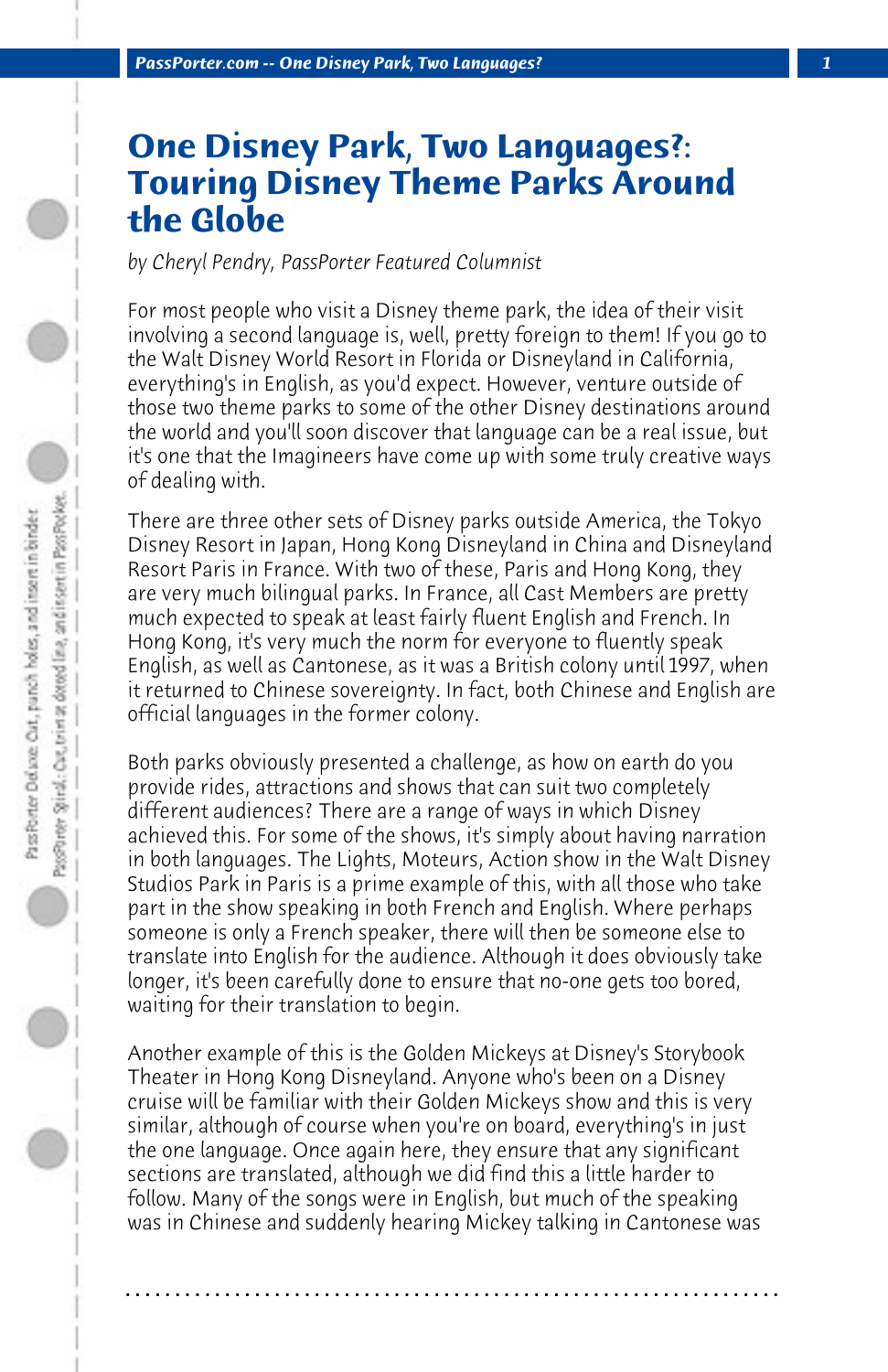rather a startling experience and one that we really weren't prepared for. It's something that parents taking children to any of these parks might want to explain in advance, as even for adults, it can take some getting used to.

Perhaps one of the most inventive ways of dealing with shows is to have two separate ones, for each language. We first saw this in Hong Kong Disneyland, with Stitch Live, where they offered one show in Cantonese, followed by the next in English. You simply lined up for the show that you wanted. This obviously proved to be a huge success, as Stitch Live was exported across to Disneyland Paris shortly after our visit to Hong Kong Disneyland, with shows again running continuously, with one in French, followed by the next in English.

However, in Paris, they even took it a step further. Right next door to Stitch Live is Playhouse Disney, which was offering shows in Spanish, French and English. It's an interesting way of doing things and the first time we'd seen a third language offered.

Another way of dealing with the language barrier is to offer headsets to those guests who don't speak the native language and again, there are examples of this in Paris. The Art of Disney Animation allows you to pick from a range of different languages, if you're not a French speaker, when you get to the section with the animator. However, sadly, like other attractions in this park, the French can be very loud and still be heard over your headphones.

Of course, there are a lot of attractions where there's little you can do about the language. Seeing Phantom Manor, France's version of the Haunted Mansion, with some French inside the attraction, is certainly a unique experience, as is sampling the Jungle Cruise with a Japanese skipper at Tokyo Disneyland. Let's just say that they get much more into their roles than any American skipper we've ever seen!

The Jungle Cruise in Hong Kong Disneyland is an interesting one, once again offering voyages in either Chinese or English. There are again two separate areas to line up in and we were fascinated by this approach, highlighting the country's two official languages.

The Tokyo Disney Resort has only one official language and that's Japanese. Having said that, most Cast Members can at least speak some English and, if they can't, rest assured, they'll quickly find someone who can help you. The customer service there is second to none and way better than any other country we've ever visited.

As a result though, nearly every attraction is purely in Japanese, but

**. . . . . . . . . . . . . . . . . . . . . . . . . . . . . . . . . . . . . . . . . . . . . . . . . . . . . . . . . . . . . . . . . .**